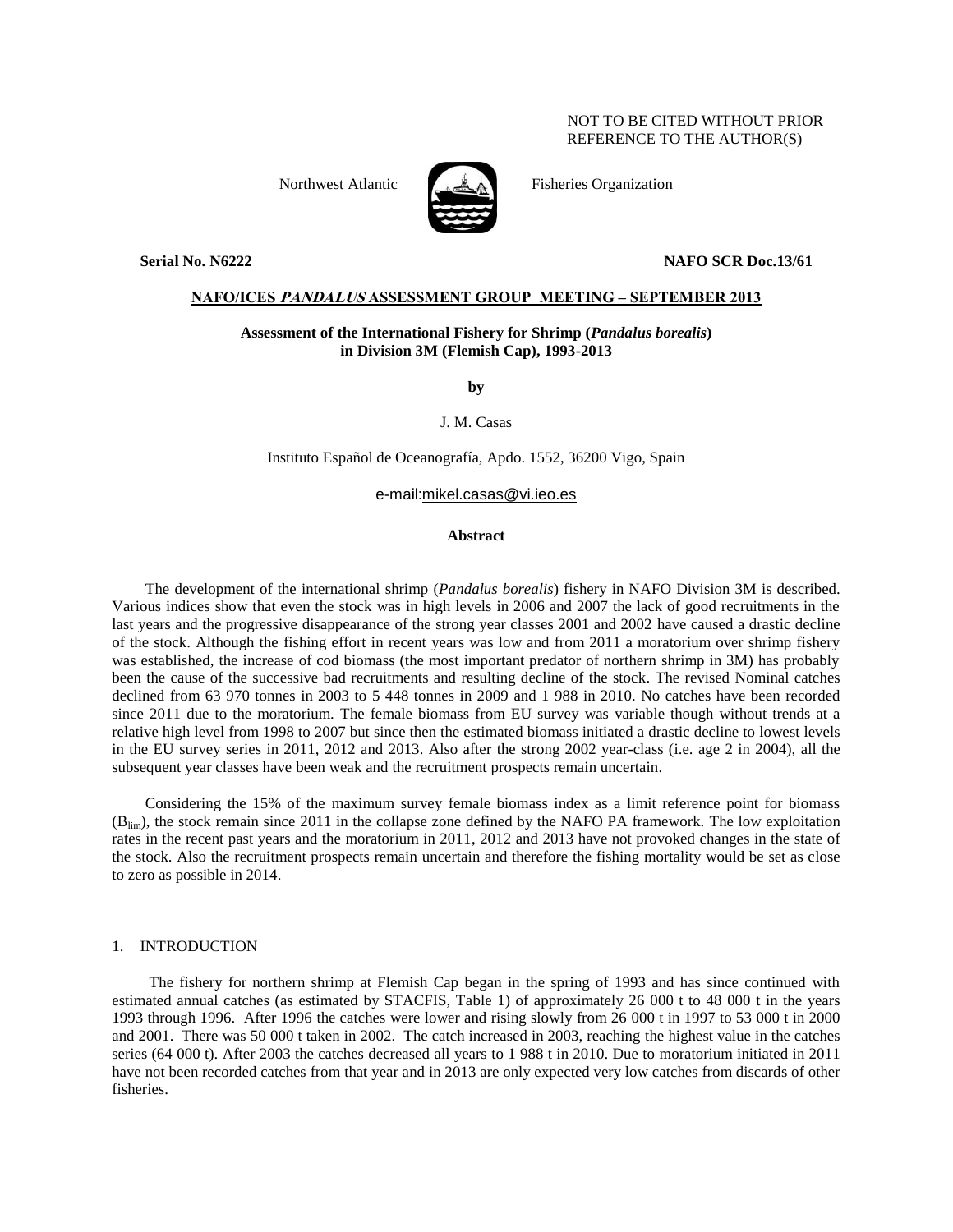Since 1993 the number of vessels ranged from 40-110, and in 2006 there were approximately 20 vessels fishing shrimp in Div. 3M compared to 50 in 2004. There is not a lot of information on the number of vessels taking part in the shrimp fishery since 2007 but probably they do not exceeded 13 units in 2010. Since 2011 due to the moratorium there is no vessels directed to shrimp fishery in Div. 3M.

With the closure of the international shrimp (*Pandalus borealis*) fishery in NAFO Division 3M, various indices from the EU surveys are listed with the purpose of tracking the status of the Flemish Cap shrimp stock. Among these the indices of female stock from the EU surveys is used. The results from the ageing are presented and some recruitment indices from the EU survey are provided.

## 2. MATERIAL AND METHODS

## *Samples*

From 2011 due to the moratorium shrimp samples were only taken from EU-Flemish Cap research summer surveys. They were separated into 3 categories namely, males, primiparous females (including transitional) and multiparous females according to the sternal spine criterion (McCrary. 1971), oblique carapace lengths were measured using sliding callipers and grouped into 0.5 mm length-classes.

Modal analysis (MacDonald and Pitcher, 1979) was conducted each year on length frequency distribution by sex group resulting from the survey. This analysis provided the proportion; mean lengths and standard deviations of the mean length (sigma) for each age component and sex group. The total number of individuals in every age/sex group according to the estimated biomass was calculated transforming the mean length to weight using the weight length relationship estimated each year during the survey. So, the mean lengths were converted to mean weights to estimate the annual abundance and biomass indices by year and sex group (Skúladóttir and Diaz, 2001).

#### 3. CATCH and CPUE

The total catch per year is listed by nations in Table 1. The annual catches come mostly from Statlant 21A reports and in some cases from the shrimp specialists of individual countries. Because the moratorium no catches have been recorded from 2011 and to 10 September in 2013 the table was only revised and updated (Fig. 1).

The closure of shrimp fishery from 2011 and therefore the lack of commercial catches of shrimp do not permit to follow the evolution of the stock using the standardized CPUE series estimated from the international fleet directed to the fishing shrimp in Div. 3M.

## 4. EXPLOITATION RATE

Considering the Exploitation rate estimated as nominal catches divided by the EU survey biomass index of the same year (Figure 2 and Table 2), this was high in the years 1994-1997 when biomass was generally lower. In the years 1998-2004 the catch rate has been rather stable at a lower level. From 2005 to 2008 despite the exploitation rate remained stable at relative low values (between 1.9-1.5), the UE survey indexes estimated decreased year after year. This trend continued in the recent years despite the moratorium established on 3M shrimp stock since 2011. In October 2011 Scientific Council noted that there are indications of factors other than fishery that may be involved in the current decline of the stock.

#### 5. FEMALE INDICES

The biomass indices From EU surveys have been corrected in the years 1988 to 2002 for adjusting for the more efficient research vessel taken into use in 2003 (Casas *et al*. 2004). The spawning stock (female biomass) as determined from the EU survey biomass index (Figure 3 and Table 3) increased rapidly during the years prior to the fishery, from 1989 and 1990 to 1992. This may have been due to a gradual increase in stock size after the cod biomass declined in the area. But this was also a reflection of the very strong 1986 year class, most of which were female during 1992. With the beginning of the shrimp fishery in 1993 the biomass declined up to 1997. After that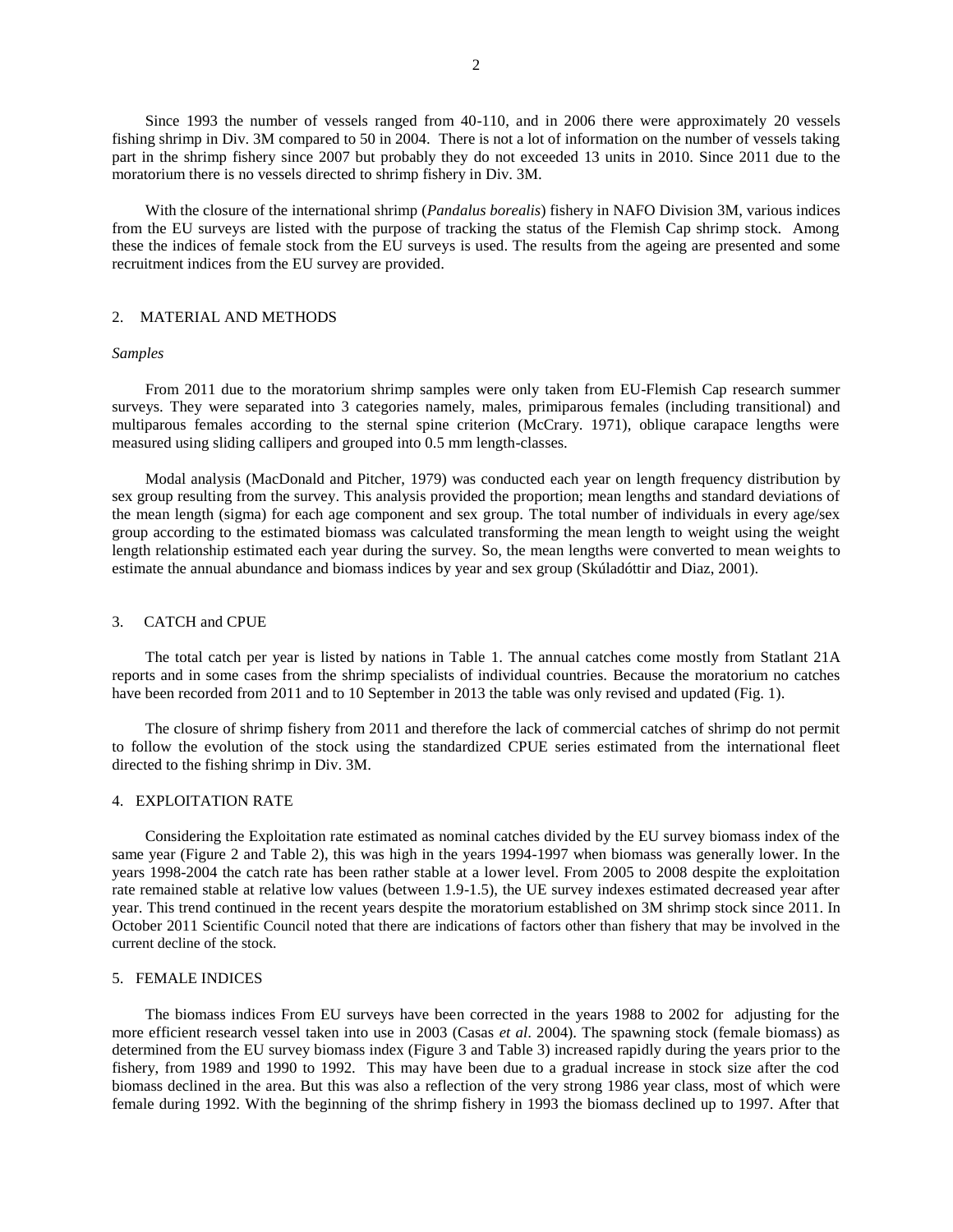the stock recovered reasonably well although with high annual variability (historical maximums in 2002 and 2005 were followed by years with lower biomass but at a relative high level). In 2009 the female biomass decreased to values close to the historical minimums in the survey series. In 2010 despite of the biomass increase about 77% compared to 2009 this was still among the lowest in the historical series. The female biomass estimated in the last three years 2011, 2012, and 2013 around 1132 t, 791 t and 691 t. respectively were the lowest values in the EU survey series, well below  $B_{lim}$  proxy and shows the depletion state of the shrimp stock. These low values in the size of the shrimp stock are likely associated to the increase of the cod stock experimented in recent years (Table 3 and Figures 4 and 5). Although in 2013 the decline of cod biomass was not followed by the corresponding increase in the shrimp biomass as occurred in 2010, the significant and inverse correlation between cod and female shrimp biomass can still be observed.

## 6. SHRIMP PREDATION BY COD

In 2013 was not carried out studies on feeding of cod and there is no new information since 2012 about the predation on shrimp by cod in Flemish Cap and the impact of the cod stock recovery in recent years on shrimp stock.

#### 7. AGE ASSESSMENTS

Age analysis and sex composition was carried out on biological samples obtained from commercial fishery of a few nations in the past years (1993-2005). Since 2006 the samples obtained from the fishery were insufficient to assess the age of the catches and from 2011 due to the moratorium no sampling is available. So, the perception of the age composition and evolution of different year class along the years in the shrimp stock come from the age composition estimated in EU surveys (tables 4 and 5).

From that tables, some strong year-classes may be followed according the abundance by age groups from EU surveys (1988- 2012). If the assignation of the age is right, the 1986 year-class stand out in the beginning of historical series with 4, 5 and 6 years olds in the years 1990, 1991 and 1992. The individuals with 4 year olds were also especially abundant in the years 1999-2002 indicating the strong of year-classes 1995, 1996, 1997 and 1998. The 1999 year-class stand out especially judging by the high number of 3 and 6 year olds in 2002 and 2005 years respectively. In these two years both the biomass and the abundance reached out the highest values in the series, especially in 2005 where the strong 2002 year class with 3 years old was also present. From 2004 to present the virtual absence of age group 1 in the catches and very low values for the ages 2 and 3 show the weakness of the 2003 -2012 year classes.

## 8. RECRUITMENT

Considering the abundance at age 2 as indicator of recruitment, the EU survey provided two recruitment indices. The abundance of two years olds obtained in the main trawl since 1996 and the abundance for this age group in the juvenile shrimp bag attached to the gear since 2001. Both are presented together in table 6 and Figure 6. The early years of the series showed very small numbers of age 2 but from 2002 the abundance increased. Also, from 2003 when automatic winches were introduced in the EU bottom trawl survey, the gear was considered to catch much more young shrimp than before.

Although the evolution of these two recruitment indices showed some differences along the years, the 2002 year-class, 2 year old in 2004 was the biggest seen in both gears and was also very conspicuous as seen in deviations and length frequencies as 3 year olds in 2005 and as 4 year olds in 2006 (Skúladóttir, 2006). The following yearclasses (2003-2011) were weak and well below average.

## 9. PRECAUTIONARY APPROACH

In the absence of other suitable methods to indicate a limit reference point for biomass the EU survey biomass female index was used (SCS Doc. 04/12). The point at which a valid index of stock size has declined by 85% from the maximum observed index level provides a proxy for *Blim*.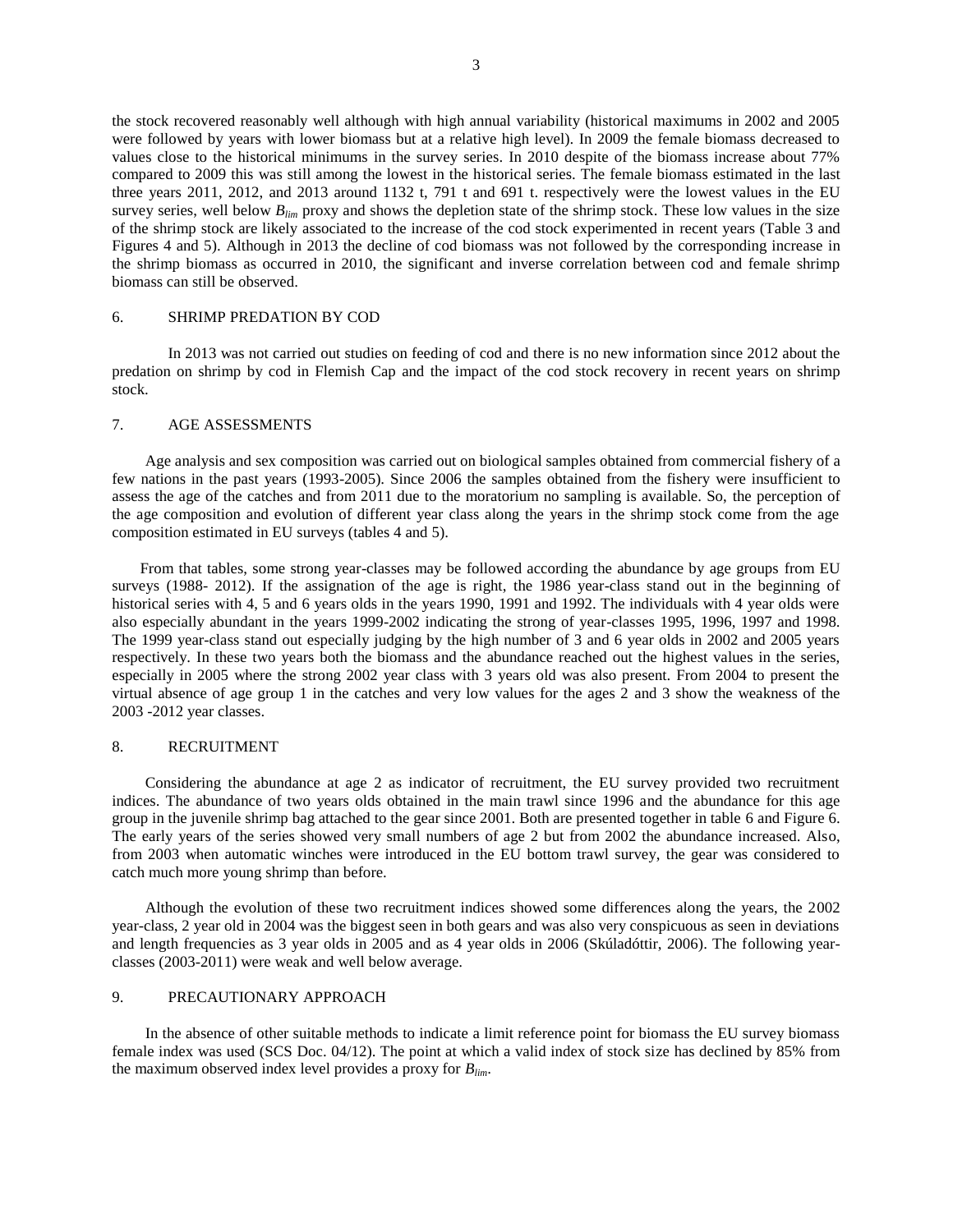The EU survey of Division 3M provides an index of female shrimp biomass from 1988 to 2013 with a maximum value of 17 091t in 2002 and a similar value of 15 500 in 1992. An 85% decline in this value would give a  $B_{lim}$  = 2 600 t. The female biomass index was below this value before the beginning of the fishery (1989 and 1990) and most recently in 2009 and since 2011. If this method is accepted to define  $B_{lim}$  the index in 2013 it is remain in the collapse zone (Figure 7).

### 10. SUMMARY

Catches of shrimp on the Flemish Cap have been maintained at a high level averaging 43 000 t. between 1995 and 2005. However since 2006 they decreased gradually being in 2010 around 1 990 t. No catches have been reported since 2011 as consequence of the moratorium of this fishery.

After some years with exploitation rates stables at relative low values (1.9-1.5 from 2005 to 2008) the UE survey indexes estimated decreased year after year. This trend continued in the recent years despite the moratorium established on 3M shrimp stock from 2011.

The female biomass index from the EU survey decreased between 1993 and 1994, increased since 1997 to 1998 and stayed stable to 2007. The strong decline of the female biomass index from 2008 to the present year confirms the decreasing trend of this stock, mainly caused by the weak recruitment in the last nine years.

Considering the 15% of the maximum survey female biomass index as a limit reference point for biomass (Blim), the stock continues in 2013 in the collapse zone defined by the NAFO PA framework.

## 11. ACKNOWLEDGEMENT

Appreciation is expressed to those who provided data for inclusion in this paper .

## **REFERENCES**

- Casas J.M., J. L. Del Rio, J.L., and D. Gonzales Troncoso, 2004. Northern shrimp (*Pandalus borealis*) on Flemish Cap surveys 2003 and 2004. NAFO SCR Doc. 04/77, Serial No. N5047: 24p.
- McCrary, J.A. 1971. Sternal spines as a characteristic for differentiating between females of some Pandalidae. J.Fish. Res. Board Can. 28: 98-100.
- MacDonald P. D. M.. and T. J. Pitcher 1979. Age groups from size-frequency data: A versatile and efficient method of analysing distribution mixtures. . J.Fish. Res. Board Can. 36: 987-1011.

Skúladóttir, U., 2006. The Icelandic shrimp fishery (Pandalus borealis Kr. ) at Flemish Cap in 1993-2006. NAFO SCR Doc. 97/85, Serial No. N2931: 30p.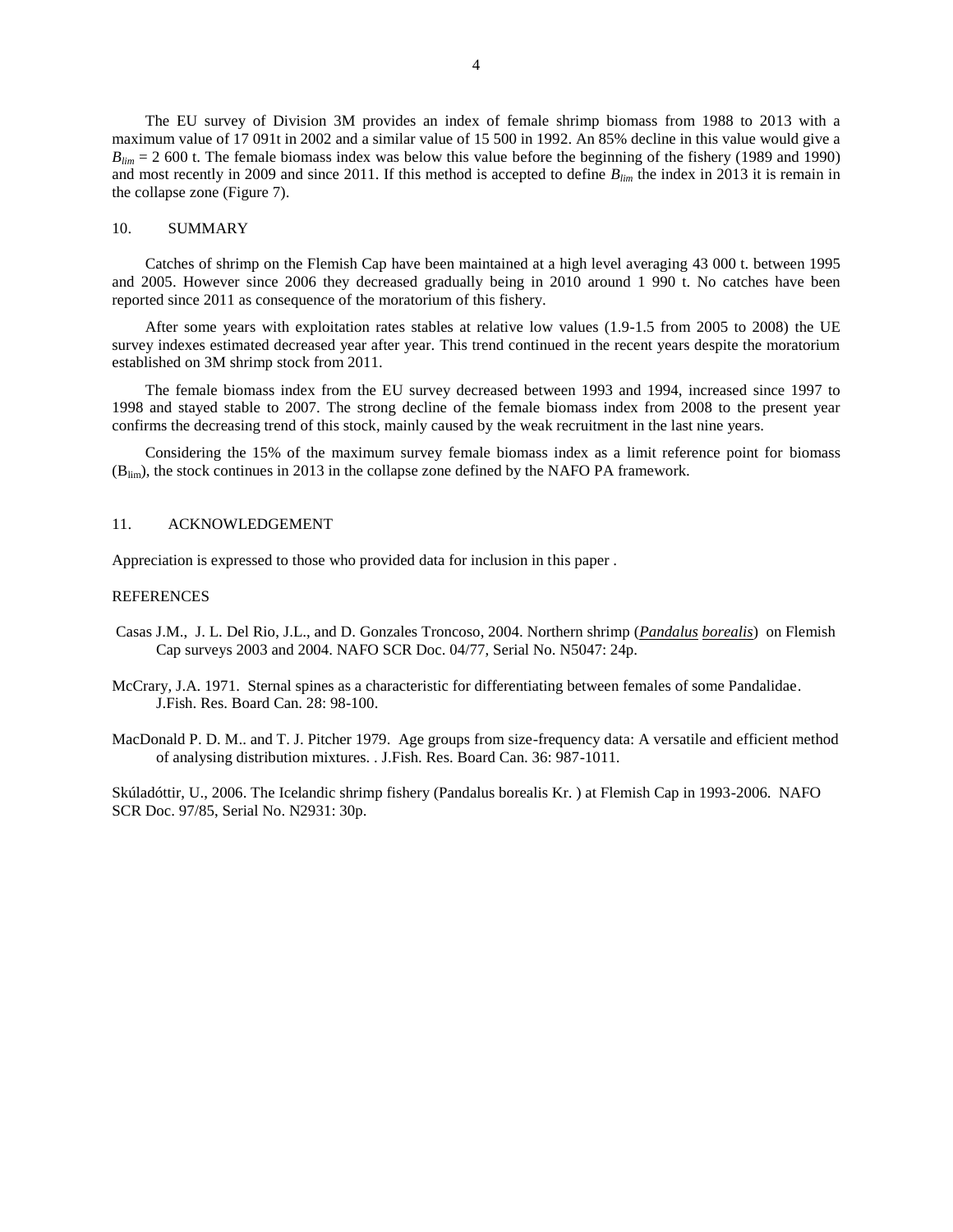|   |         | I  |  |
|---|---------|----|--|
| × | ۰.<br>٠ | ۰. |  |

Table 1. Annual nominal catches (t) by country of northern shrimp (*Pandalus borealis*) caught in NAFO Div. 3M.

| <b>Nation</b>            | 1993  | 1994  | 1995  | 1996  | 1997              | 1998                | 1999          | 2000                | 2001     | 2002                 | 2003                 | 2004               | 2005                 | 2006               | 2007              | 2008                | 2009               | 2010             | 2011         | 2012 | 2013*    |
|--------------------------|-------|-------|-------|-------|-------------------|---------------------|---------------|---------------------|----------|----------------------|----------------------|--------------------|----------------------|--------------------|-------------------|---------------------|--------------------|------------------|--------------|------|----------|
| Canada                   | 3724  | 1041  | 970   | 906   | 807               | 484                 | 490 $^2$      | $618^{2}$           | 295      | 16                   |                      |                    |                      | $10^{-1}$          |                   |                     |                    |                  |              |      |          |
| Cuba                     |       |       |       |       |                   |                     | 119           | 46 <sup>1</sup>     | 1037     | 1537                 | 1462                 | 969                | 964                  | 1126               | 446               | 11                  |                    |                  |              |      |          |
| EU/Estonia               |       | 1081  | 2092  | 1900  | 3240              | 5694                | 10835         | $13256^2$           | 9851     | $14215$ <sup>2</sup> | 12851                | 13444              | $12009$ <sup>1</sup> | 8466 <sup>2</sup>  | 10607             | $10255$ $^{2}$      | $2152^2$           | $266^{2}$        |              |      |          |
| <b>EU/Denmark</b>        | 800   | 400   | 200   |       |                   | 437                 | 235           |                     | 93       | 359                  |                      |                    |                      |                    |                   |                     |                    |                  |              |      |          |
| <b>EU/Latvia</b>         |       | 300   | 350   | 1940  | 997               | 1191                | 3080          | 3105                | 2961     | 1892                 | 3533                 | 3059               | 2212                 | 1330               | 1939 <sup>1</sup> | 1285                | 1194               | 611              |              |      |          |
| EU/Lithuania             |       | 1225  | 675   | 2900  | 1785              | 3107                | 3370          | 3529                | 2701     | 3321                 | $3744$ <sup>1</sup>  | 4802 <sup>1</sup>  | $3652$ <sup>1</sup>  | 1245               | 1992 <sup>1</sup> | $485^{\frac{1}{2}}$ |                    | 102 <sup>1</sup> |              |      |          |
| <b>EU/Poland</b>         |       |       |       |       | 824               | 148                 | 894           | 1692                | 209      |                      |                      | 1158               | 458                  | 224                |                   |                     |                    |                  |              |      |          |
| <b>EU/Portugal</b>       | 300   |       | 150   |       | 170               | 203                 | 227           | 289                 | 420      | 16 <sup>1</sup>      |                      | 50                 |                      |                    |                   |                     |                    |                  |              |      |          |
| <b>EU/Spain</b>          | 240   | 300   | 158   | 50    | 423               | 912                 | 1020          | 1347                | 855      | 674                  | 857                  | 1049 <sup>2</sup>  | $725^2$              | 997 $^2$           | 768               | $406^{2}$           | 537                | $507^2$          |              |      |          |
| <b>EU/United Kingdom</b> |       |       |       |       |                   |                     |               |                     |          |                      | $547^{-1}$           |                    |                      |                    |                   |                     |                    |                  |              |      |          |
| Faroe Is.                | 7333  | 6791  | 5993  | 8688  | 7410              | 9368                | 9199          | $7719^2$            | 10228    | $8516^{2}$           | $12676$ <sup>2</sup> | 4952               | 2457                 | 1102               | 2303              | 1201                | 1349               | 495              |              |      |          |
| France (SPM)             |       |       |       |       | 150               |                     |               | $138-1$             | 337      | 161                  |                      |                    | 487                  |                    | 741               |                     | $193$ <sup>1</sup> |                  |              |      |          |
| Greenland                | 3788  | 2275  | 2400  | 1107  | 104               | 866                 | 576           | $1734$ <sup>1</sup> |          | 644                  | 1990 $^2$            |                    | 12                   | $778^2$            |                   |                     |                    |                  |              |      |          |
| <b>Iceland</b>           | 2243  | 2355  | 7623  | 20680 | 7197 <sup>1</sup> | $6572$ <sup>1</sup> | $9277$ $^{2}$ | $8912^2$            | $5265^2$ | 5754                 | $4715$ <sup>1</sup>  | 3567               | $4014$ <sup>1</sup>  | 2099 <sup>1</sup>  |                   |                     |                    |                  |              |      |          |
| Japan                    |       |       |       |       |                   |                     |               | 114                 | 130      | 100                  | $117^{-1}$           |                    |                      |                    |                   |                     |                    |                  |              |      |          |
| <b>Norway</b>            | 7183  | 8461  | 9533  | 5683  | 1831              | $1339-1$            | 2975          | 2669 <sup>2</sup>   | 12972    | 11833                | 21238                | 11738 <sup>1</sup> | $223-1$              | 890 $^2$           | 1914              | $321^{2}$           |                    |                  |              |      |          |
| Russia                   |       | 350   | 3327  | 4445  | 1090              |                     | 1142          | 7070                | 5687     | 1176                 | $3^1$                | 654                | 266                  | $46^{\frac{1}{2}}$ | $73^1$            | 21                  | 20                 | 7 <sup>1</sup>   |              |      |          |
| <b>Ukraine</b>           |       |       |       |       |                   |                     |               |                     | 348      |                      | 237                  | $315^{-1}$         |                      | 282 <sup>1</sup>   |                   |                     |                    |                  |              |      |          |
| <b>USA</b>               |       |       |       |       |                   |                     |               | 629 <sup>1</sup>    |          |                      |                      |                    |                      |                    |                   |                     |                    |                  |              |      |          |
| <b>Total</b>             | 25611 | 24579 | 33471 | 48299 | 26028             | 30321               | 43439         | 52867               | 53389    | 50214                | 63970                | 45757              | 27479                | 18595              | 20741             | 13985               | 5448               | 1988             | $\mathbf{0}$ |      | $\Omega$ |

1 NAFO Statlant 21 A<br>2 From the fisheries bic<br><sup>\*</sup> Provisional to 10 Sep 2 From the fisheries biologist of respective countries

\* Provisional to 10 September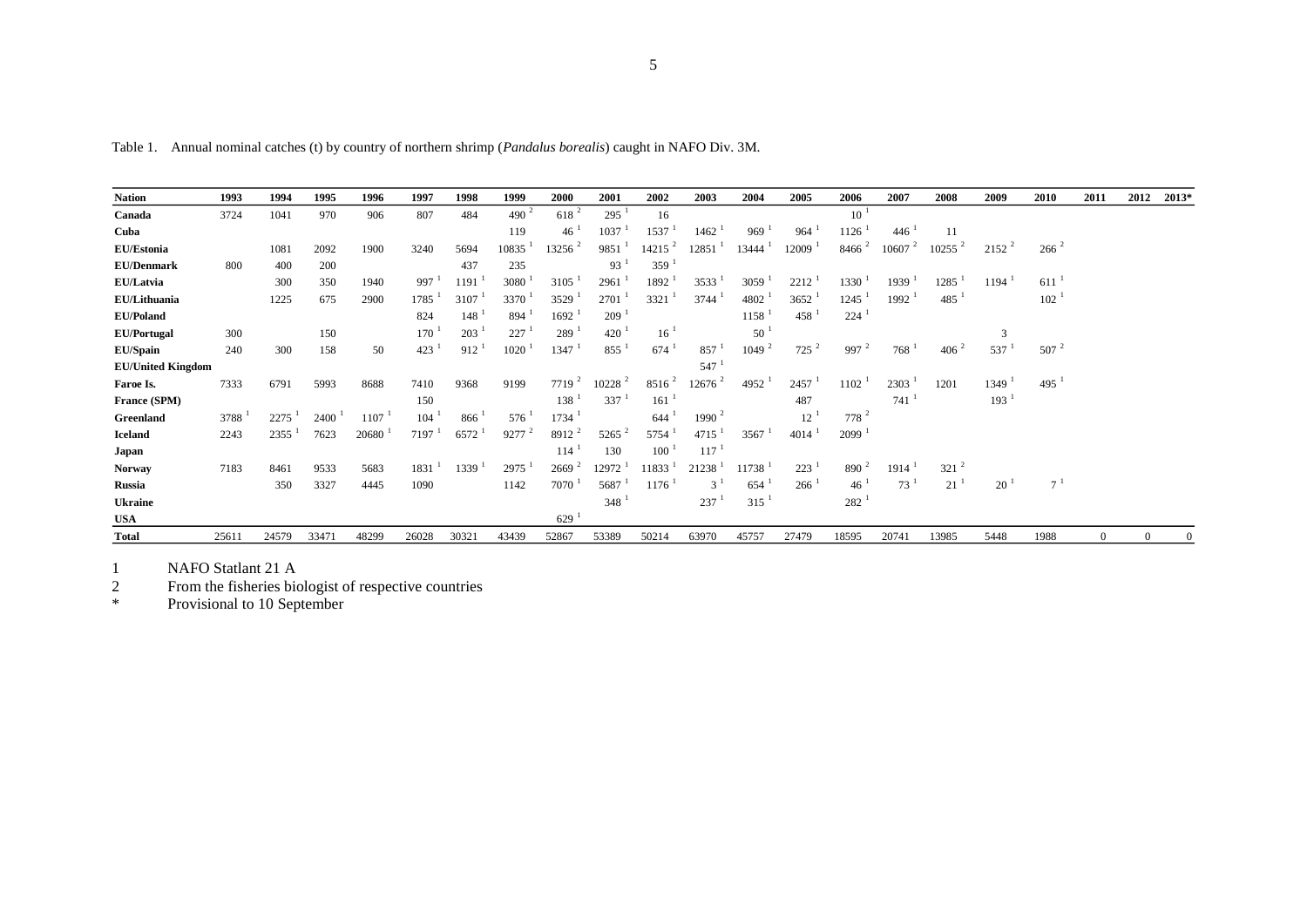|          | Nominal Catches | <b>UE Survey Index</b> | <b>Exploitation Rate</b> |
|----------|-----------------|------------------------|--------------------------|
| 1993     | 25611           | 6923                   | 3.7                      |
| 1994     | 24579           | 2945                   | 8.3                      |
| 1995     | 33471           | 4857                   | 6.9                      |
| 1996     | 48299           | 5132                   | 9.4                      |
| 1997     | 26028           | 4885                   | 5.3                      |
| 1998     | 30321           | 11444                  | 2.6                      |
| 1999     | 43439           | 13669                  | 3.2                      |
| 2000     | 52867           | 10172                  | 5.2                      |
| 2001     | 53389           | 13336                  | 4.0                      |
| 2002     | 50214           | 17091                  | 2.9                      |
| 2003     | 63970           | 11589                  | 5.5                      |
| 2004     | 45757           | 12081                  | 3.8                      |
| 2005     | 27479           | 14381                  | 1.9                      |
| 2006     | 18595           | 11359                  | 1.6                      |
| 2007     | 20741           | 12843                  | 1.6                      |
| 2008     | 13985           | 8630                   | 1.6                      |
| 2009     | 5448            | 1764                   | 3.1                      |
| 2010     | 1988            | 3819                   | 0.5                      |
| 2011     | 0               | 1132                   | 0.0                      |
| 2012     | 0               | 791                    | 0.0                      |
| $2013^1$ | $\overline{0}$  | 691                    | 0.0                      |

**Table 2.- Exploitation Rate of Shrimp (Div. 3M) as Nominal Catches (tons) divided by UE Survey Female Index (tons).** 

<sup>1</sup>Provisional to 10 September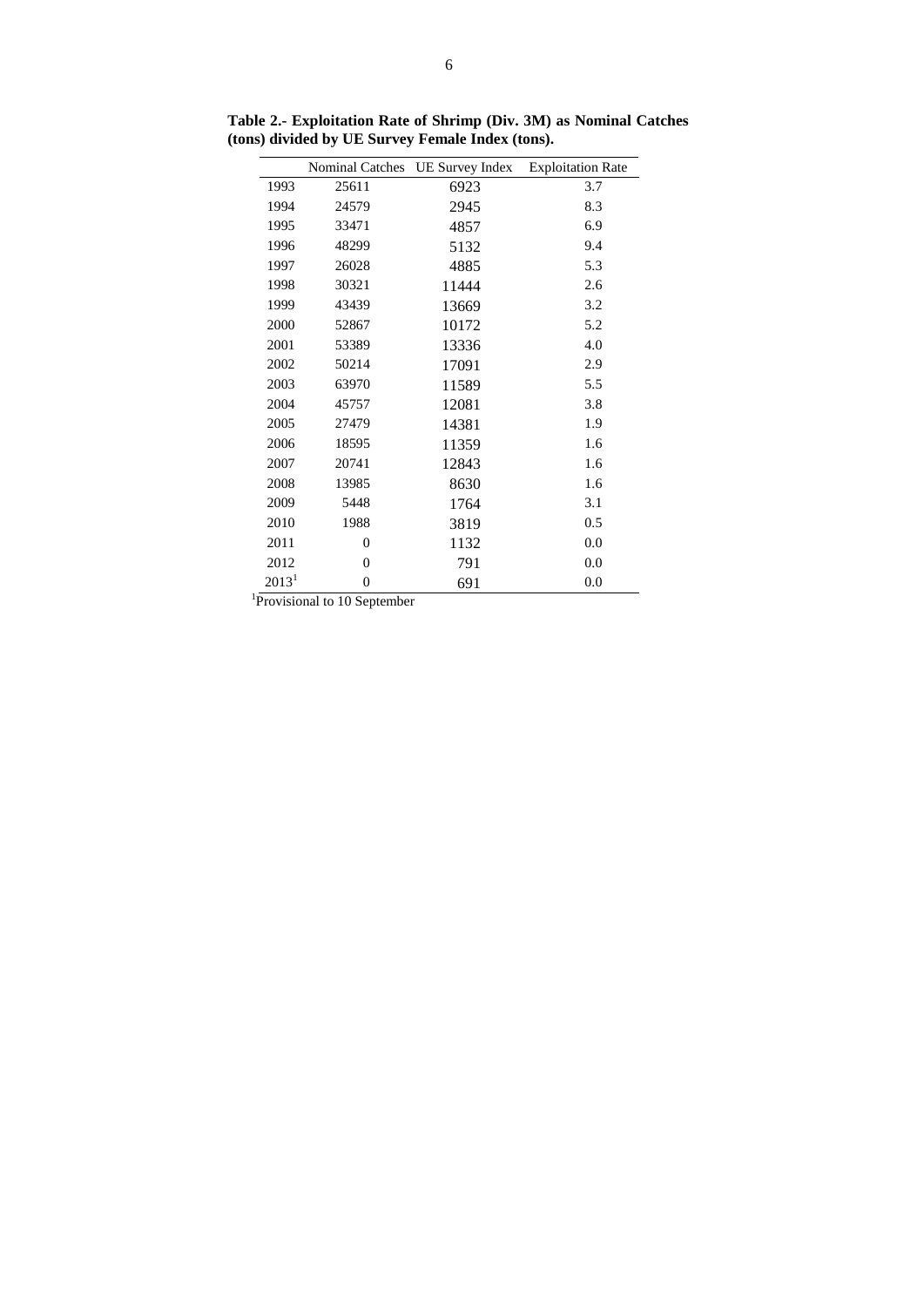| Year | Northern shrimp |          | Cod         |
|------|-----------------|----------|-------------|
|      | Biomass (t)     | St error | Biomass (t) |
| 1988 | 4525            | 842      | 40839       |
| 1989 | 1359            | 256      | 114050      |
| 1990 | 1363            | 172      | 59362       |
| 1991 | 6365            | 750      | 40248       |
| 1992 | 15472           | 2623     | 26719       |
| 1993 | 6923            | 995      | 60963       |
| 1994 | 2945            | 445      | 26463       |
| 1995 | 4857            | 521      | 9695        |
| 1996 | 5132            | 383      | 9013        |
| 1997 | 4885            | 345      | 9966        |
| 1998 | 11444           | 816      | 4986        |
| 1999 | 13669           | 1038     | 2854        |
| 2000 | 10172           | 775      | 3062        |
| 2001 | 13336           | 909      | 2695        |
| 2002 | 17091           | 1493     | 2496        |
| 2003 | 11589           | 921      | 1593        |
| 2004 | 12081           | 761      | 4071        |
| 2005 | 14381           | 933      | 5242        |
| 2006 | 11359           | 1238     | 12505       |
| 2007 | 12843           | 1564     | 23886       |
| 2008 | 8630            | 1399     | 42195       |
| 2009 | 1764            | 238      | 75228       |
| 2010 | 3819            | 381      | 69295       |
| 2011 | 1132            | 133      | 106314      |
| 2012 | 791             | 166      | 113218      |
| 2013 | 691             | 58       | 72289       |

**Table 3.- Shrimp Female and Cod biomass Indices from the EU survey series.**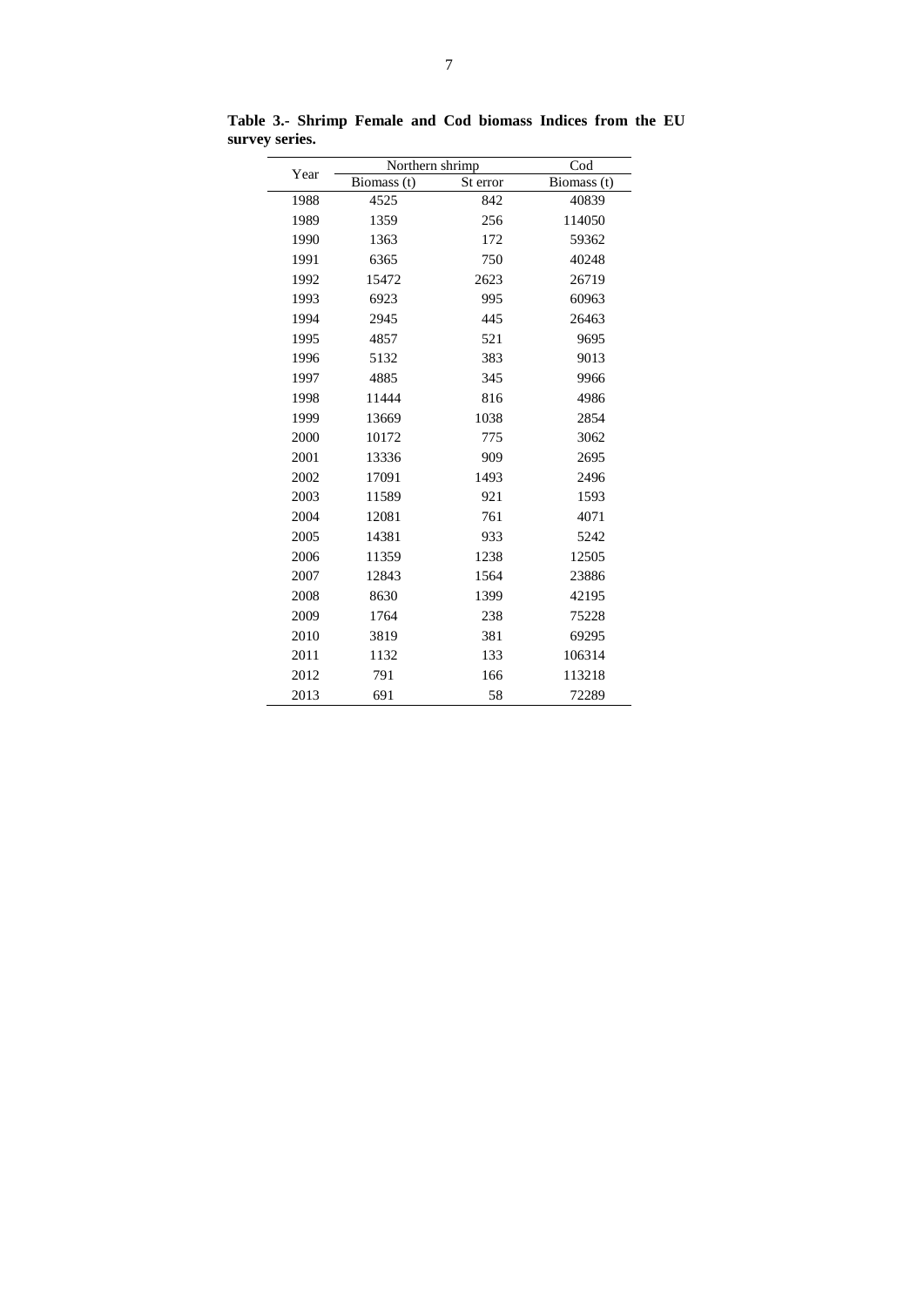**Table 4. Abundance (10<sup>6</sup> ) at age by years in EU Flemish Cap surveys.**

| Year<br>Age-class  | 1988 | 1989 | 1990        | 1991 | 1992 |      | 1993 1994 | 1995 | 1996     | 1997 | $1998^2$                  |      | 1999 2000 | 2001 |      | 2002 2003 | 2004 | 2005 | 2006 | 2007 | 2008 | 2009 | 2010 | 2011     | 2012 2013 |      |
|--------------------|------|------|-------------|------|------|------|-----------|------|----------|------|---------------------------|------|-----------|------|------|-----------|------|------|------|------|------|------|------|----------|-----------|------|
|                    |      |      |             |      |      |      |           |      |          |      | 94                        |      | 9         | 3    | 181  | 14        |      |      |      |      |      |      |      |          |           |      |
|                    |      |      |             |      |      |      |           |      | 342      | -63  | 5497                      | 474  | 107       | 332  | 1100 | 1257      | 2742 | 179  | 58   | 30   | 22   | 118  | 110  | -60      | 23        | -6   |
| 3                  | 13   |      |             | 47   | 159  | 788  | 43        | 243  | 857      | 289  | 4235                      | 2392 | 1704      | 1877 | 4787 | 1774      | 960  | 6903 | 301  | 387  | 646  | 161  | 387  | -90      | 89        | -18  |
| 4                  | 123  | 82   | 404         | 260  | 146  | 376  | -88       | 276  | 153      | 241  | 707                       | 1496 | 1074      | 2015 | 1128 | 548       | 643  | 524  | 1949 | 1221 | 857  | 169  | 236  | 109      | 56        | - 60 |
|                    | 233  | -81  | 92          | 465  | 440  | 205  | 73        | 120  | 273      | 322  | 789                       | 601  | 572       | 1184 | 1047 | 907       | 783  | 1050 | 1205 | 1276 | 575  | 91   | 80   | 31       | 12        | 40   |
| 6                  | 163  | -83  | 33          | 389  | 1129 | 446  | 181       | 215  | -65      | 115  | 414                       | 204  | 349       | 323  | 311  | 243       | 133  | 758  | 522  | 588  | 40   | 25   | -15  | $\Omega$ |           | 3    |
|                    | 15   | 11   | $2^{\circ}$ | 103  | 398  | 49   | 8         | 122  | 44       | 16   | -15                       | 8    | -61       | 16   | 55   | 9         | 21   | 141  | 65   | 129  |      |      |      |          |           |      |
| 8                  |      |      |             | 33   |      |      |           |      |          |      |                           |      |           |      |      |           |      |      |      |      |      |      |      |          |           |      |
| total ('000000)    | 548  | 258  | 530         | 1296 | 2271 | 1864 | 391       |      | 976 1734 |      | 1046 11751 5177 3876 5750 |      |           |      | 8608 | 4753      | 5281 | 9554 | 4098 | 3631 | 2141 | 570  | 836  | 290      | 179       | 128  |
| $10.1 \t1.1 \t1.0$ |      |      |             |      |      |      |           |      |          |      |                           |      |           |      |      |           |      |      |      |      |      |      |      |          |           |      |

<sup>1</sup>Codend mesh-size 40 mm.

Codend mesh-size 25 mm.

# **Table 5. Biomass estimated (tons) at age by years in EU Flemish Cap surveys.**

| Year         | 1988      | 1989 | 1990 | 1991 | 1992                   | 1993 | $1994^{\text{T}}$ | 1995 | 1996       |      | 1997 1998 <sup>2</sup> | 1999 | 2000 2001 |           | 2002       | 2003 | 2004                                                                   | 2005       | 2006 | 2007 | 2008 | 2009 | 2010 | 2011   | 2012 | 2013  |
|--------------|-----------|------|------|------|------------------------|------|-------------------|------|------------|------|------------------------|------|-----------|-----------|------------|------|------------------------------------------------------------------------|------------|------|------|------|------|------|--------|------|-------|
| Age-class    |           |      |      |      |                        |      |                   |      |            |      |                        |      |           |           |            |      |                                                                        |            |      |      |      |      |      |        |      |       |
|              |           |      |      |      |                        |      |                   |      |            |      | 60                     | 0.5  | 6         |           | 114        | 6    |                                                                        |            |      |      |      |      |      |        |      |       |
|              |           |      |      |      |                        |      |                   |      | 609        | 139  | 9039                   | 832  | 183       | 572       | 2178       | 2541 | 4660                                                                   | 187        | .57  | 38   | 33   | 303  | 372  | 177    | 63   | 21    |
|              | 44        |      |      | 166  | 610                    | 2144 | 145               | 685  | 4552       |      | 1270 16203             | 7811 | 5924      |           | 5018 16710 | 7134 |                                                                        | 3730 15782 | 586  | 837  | 2094 | -600 | 2029 | 461    | 450  | 83    |
|              | 575       | 387  | 2053 | 1214 | 705                    | 2083 | 554               | 1658 | 1071       | 1705 | 4099                   | 9016 | 5233      | 9992      | 6436       | 2762 | 3969                                                                   | 2109       | 5882 | 4764 | 4491 | 892  | 1690 | 726    | 431  | 313   |
|              | 2377      | 626  | 888  | 3843 | 3683                   | 1823 | -681              | 892  | 2703       |      | 2853 5719              | 4784 |           | 3838 8321 | 7758       | 6197 | 6206                                                                   | 5702       | 5547 | 6330 | 4084 | 635  | 644  | 250    | 104  | 362   |
| <sub>6</sub> | 2334 1053 |      | 436  | 4094 | 13637                  | 4948 | 2374              | 2313 | 827        | 1249 | 4038                   | 2138 | 3112      | 3087      | 2696       | 2339 | 1430                                                                   | 5531       | 3606 | 3971 | 390  | 224  | 149  | $\sim$ |      | 63    |
|              | 285       | 183  | 28   | 1478 | 5801                   | 675  | 124               | 1728 | 700        | 234  | 207                    | 112  | 706       | 215       | 616        | 108  | 254                                                                    | 1365       | 621  | 1105 |      | -81  |      |        |      |       |
| 8            |           |      |      | 557  |                        |      |                   |      |            |      |                        |      |           |           |            |      |                                                                        |            |      |      |      |      |      |        |      |       |
| total (ton.) | 5615      | 2252 |      |      | 3405 11352 24436 11673 |      | 3879              |      | 7276 10461 |      |                        |      |           |           |            |      | 7449 39365 24695 19002 27206 36508 21087 20248 30675 16299 17045 11092 |            |      |      |      | 2735 | 4893 | 1619   | 1055 | - 844 |

<sup>1</sup>Codend mesh-size 40 mm.

 ${}^{2}$ Codend mesh-size 25 mm.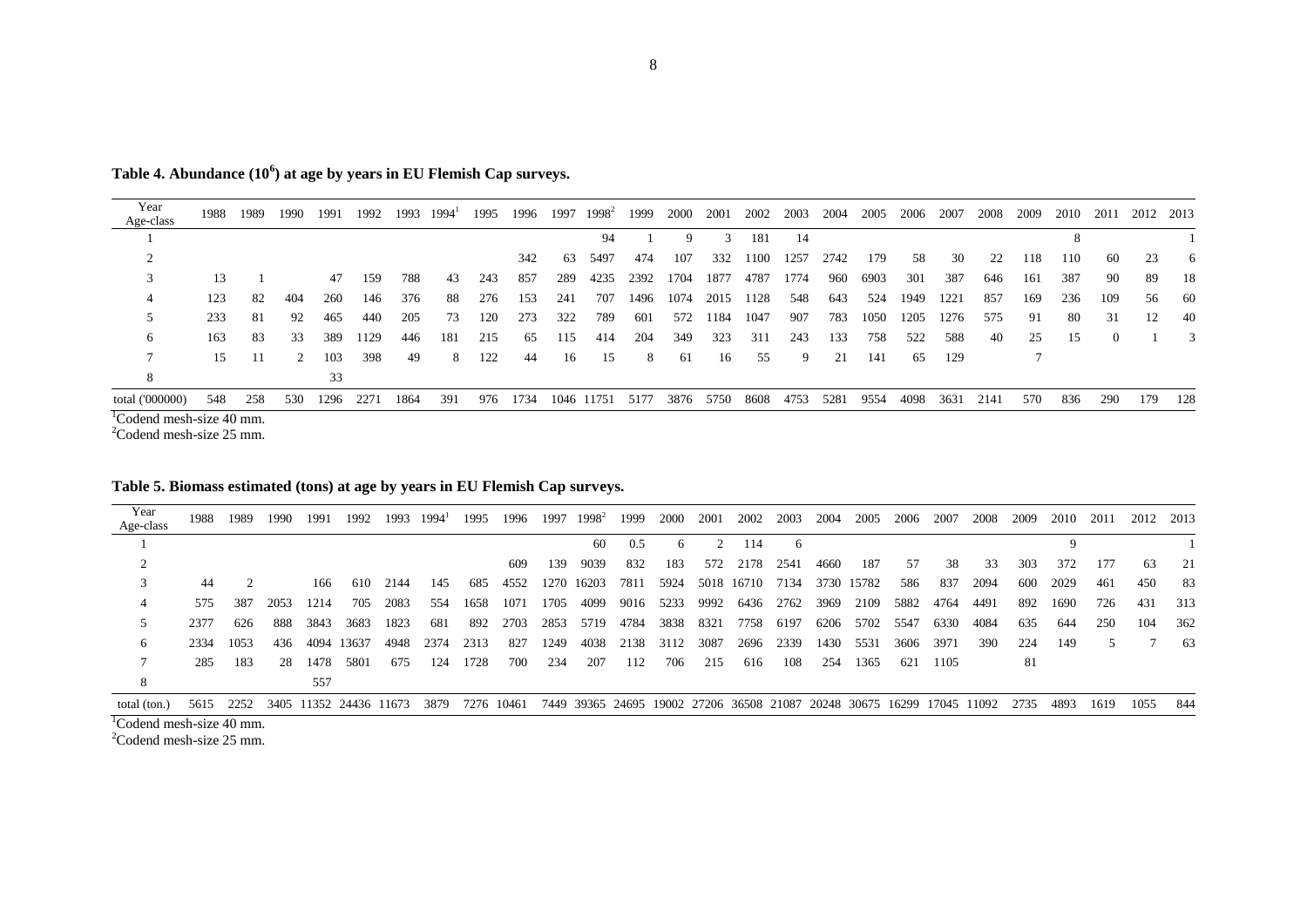|      | Age 2                         |              |  |  |  |  |  |  |  |
|------|-------------------------------|--------------|--|--|--|--|--|--|--|
| Year | Main gear $(\overline{10^5})$ | Juvenile bag |  |  |  |  |  |  |  |
| 1996 | 3424                          |              |  |  |  |  |  |  |  |
| 1997 | 629                           |              |  |  |  |  |  |  |  |
| 1998 | 54968*                        |              |  |  |  |  |  |  |  |
| 1999 | 4735                          |              |  |  |  |  |  |  |  |
| 2000 | 1069                          |              |  |  |  |  |  |  |  |
| 2001 | 3321                          | 1361         |  |  |  |  |  |  |  |
| 2002 | 11004                         | 2125         |  |  |  |  |  |  |  |
| 2003 | 12572                         | 0            |  |  |  |  |  |  |  |
| 2004 | 27415                         | 41818        |  |  |  |  |  |  |  |
| 2005 | 1792                          | 3741         |  |  |  |  |  |  |  |
| 2006 | 582                           | 7498         |  |  |  |  |  |  |  |
| 2007 | 301                           | 3824         |  |  |  |  |  |  |  |
| 2008 | 221                           | 4969         |  |  |  |  |  |  |  |
| 2009 | 1177                          | 3011         |  |  |  |  |  |  |  |
| 2010 | 1103                          | 954          |  |  |  |  |  |  |  |
| 2011 | 601                           | 2440         |  |  |  |  |  |  |  |
| 2012 | 229                           | 160          |  |  |  |  |  |  |  |
| 2013 | 70                            | 102          |  |  |  |  |  |  |  |

**Table 6.- Estimated recruitment index as number of Age 2 in the EU Survey series.**

\*1998 mesh size 25 mm was used instead of 35 mm. in EU survey, main gear.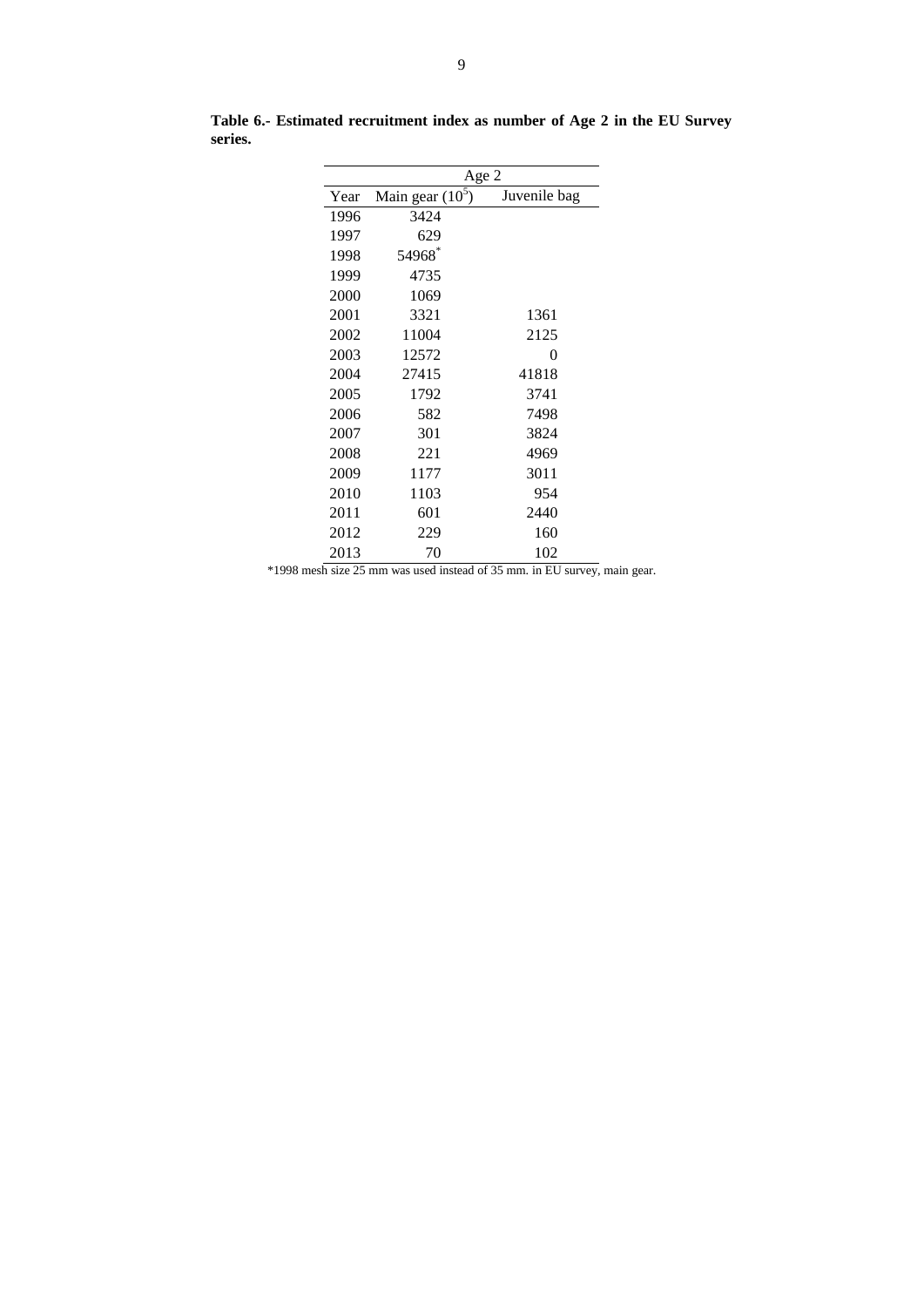

**Fig.1. Shrimp in Div. 3M: catch.**



**Fig. 2. Exploitation rates as nominal catch divided by the EU survey biomass index of the same year.**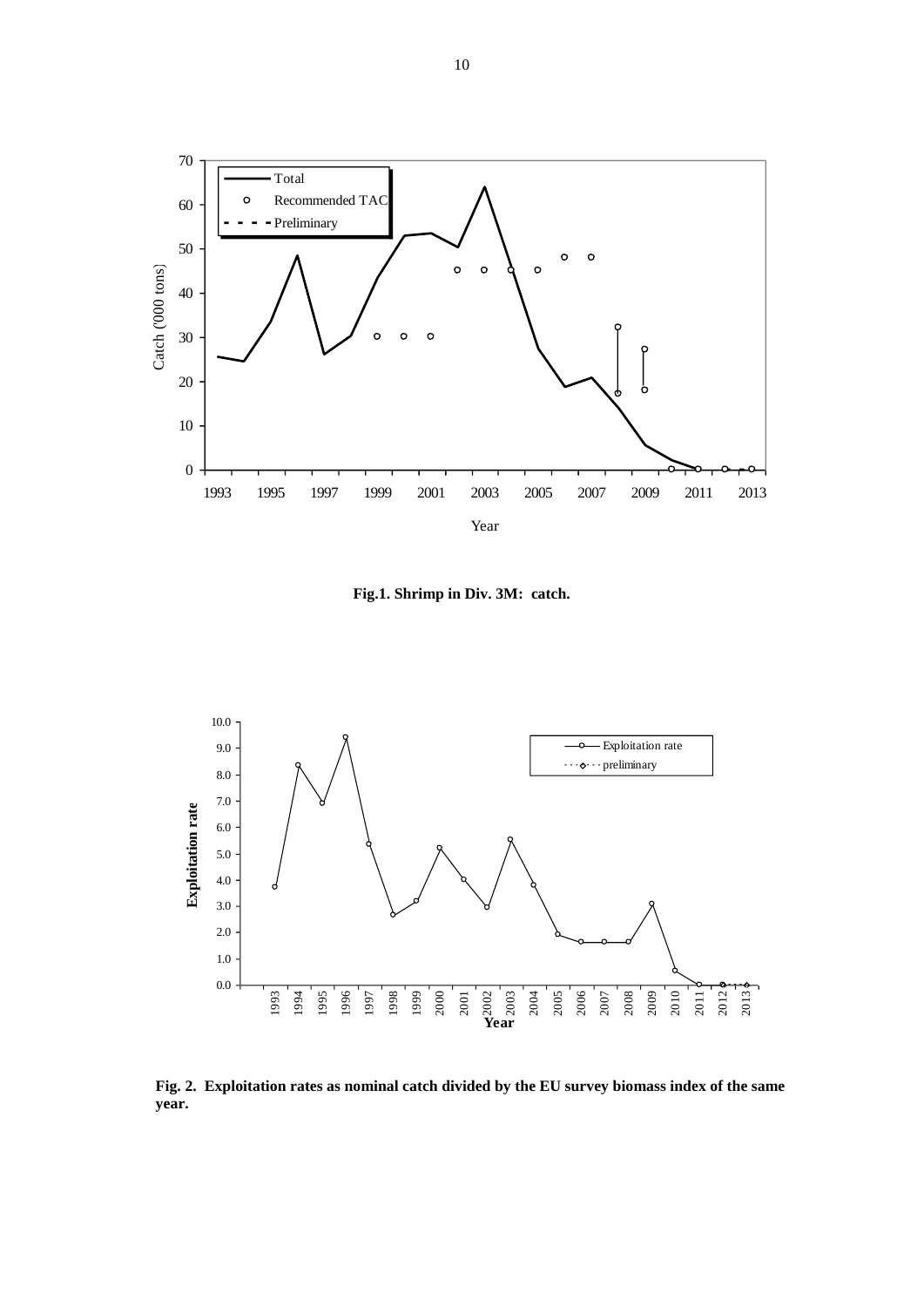

**Shrimp in Div. 3M: Female biomass index from EU surveys, 1988-2013.**



**Figure 4. EU survey cod biomass (black line) and female shrimp biomass (dotted line) in the years 1988-2013 on Flemish Cap.**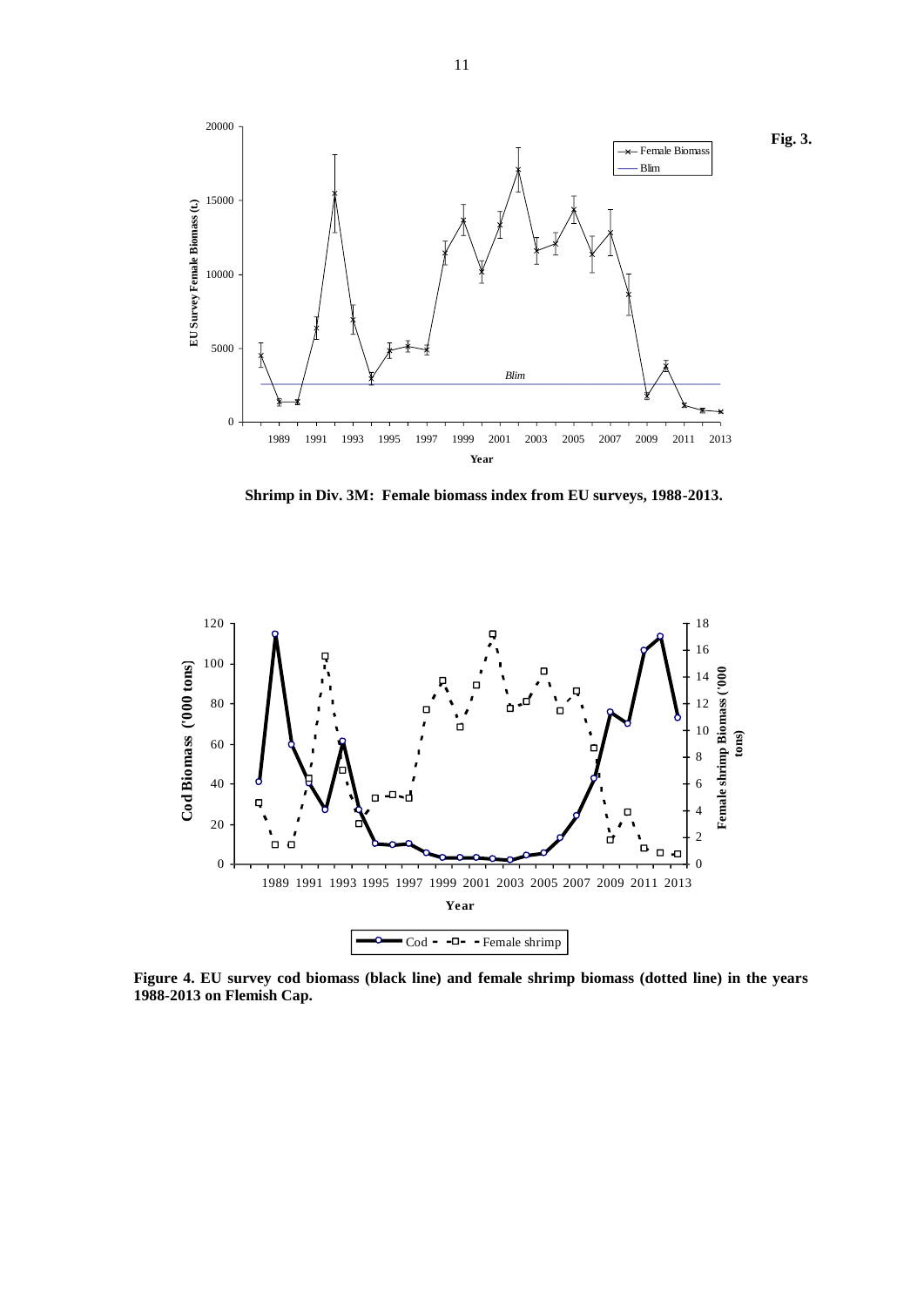

**Figure 5 Relationship from cod biomass and female shrimp biomass from EU Survey indexes estimated in the years 1988-2013 on Flemish Cap.**



**Fig. 6. Recruitment indices, abundances of age 2 in EU Survey from main gear and juvenile bag.. Each series was standardized to its mean.**